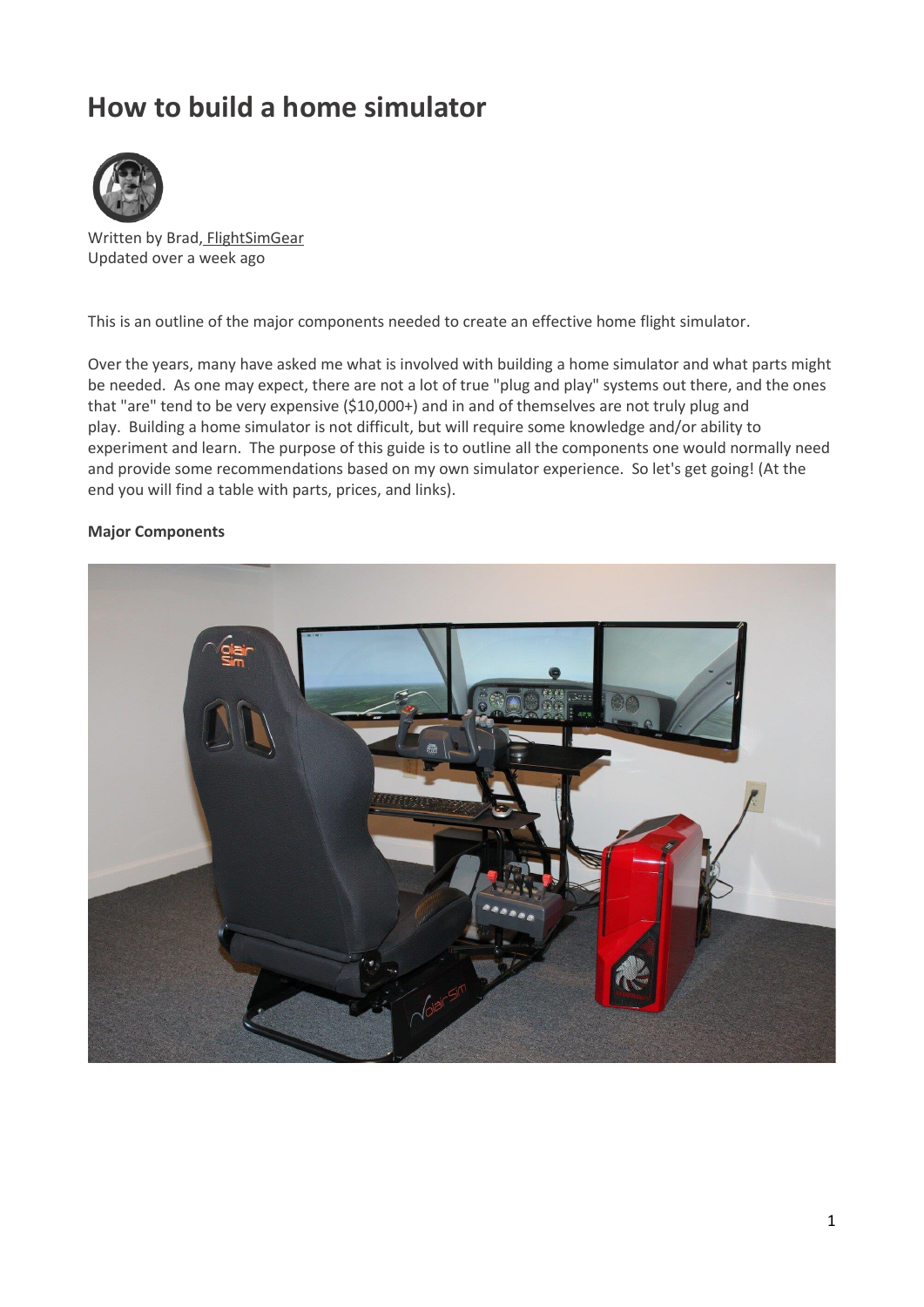Let's start by covering the major components of a simulator:

- A medium to high end gaming PC
- A high quality 1080p monitor, multiple monitors, or a nice 4k television
- Joystick or Yoke
- Rudder Pedals

Optional Add-Ons

- External Avionics/Radios
- External Switches
- Virtual Reality (VR)
- Gaming Chair/Seat

## **Gaming PC**

The backbone of any flight simulator is the PC that runs the software. As simulators have evolved over the last few years, the amount of computing power necessary has skyrocketed. Not only do you want a fairly fast CPU, but you will want a good graphics card as well. Many choose to build their own PC's for this, but for the less technically savvy, pre-built systems are available (I will recommend one below). Plan to spend \$2000+ on a good gaming system.

While this is not a full on "how to build your own PC" tutorial, in general, you will want a system with the following specifications:

- CPU X-Plane in particular suffers from single threaded bottleneck (at this time), therefore you will want the fastest CPU you can buy such as the Intel 9700k or 10700k, both of which will get you 5Ghz speed on all threads. For Intel CPU's, always look for the 'k' models as those are meant to be overclocked.
- Memory Most simulators will be OK with 16GB of memory, but I would recommend 32GB. It also makes sense to get memory that is fairly fast, such as 3000 to 3600 Mhz.
- GPU (Graphics Card) Likely the most expensive part of the PC. Most systems will have at least an nVidia GTX2060 or better, with most newer systems being the RTX3080 or better. Recommendation is RTX3080. You will want to get one with multiple graphics outputs (usually a mix of HDMI, DisplayPort, Mini-DisplayPort, or USB-C) to power all the monitors we will discuss later.
- Hard Drives With the price of SSD's (Solid State Drives) coming down, the recommendation here is to have at least one SSD for the operating system, another for your simulator, each being at least 512GB in size (you can also do both on the same drive if desired). Additionally, if you wish to add ortho-scenery to your sim, you will need another drive at least 3TB in size (can be a standard hard drive, but recommend something with higher RPM).
- Power Supply When adding high end components above, make sure you have at least 750watt power supply, if not 1000watt
- Cooling Make sure your system has adequate cooling, particularly the CPU. Water cooling is recommended for CPU

For those that would prefer to simply purchase a system, RealSimGear sells a pre-configured system which can be purchased [HERE.](https://realsimgear.com/collections/all/products/realsimgear-spec-x-force-high-end-flight-sim-pc) We also partner wit[h X-Force PC,](https://xforcepc.com/) they have a variety of other system configurations you can choose from.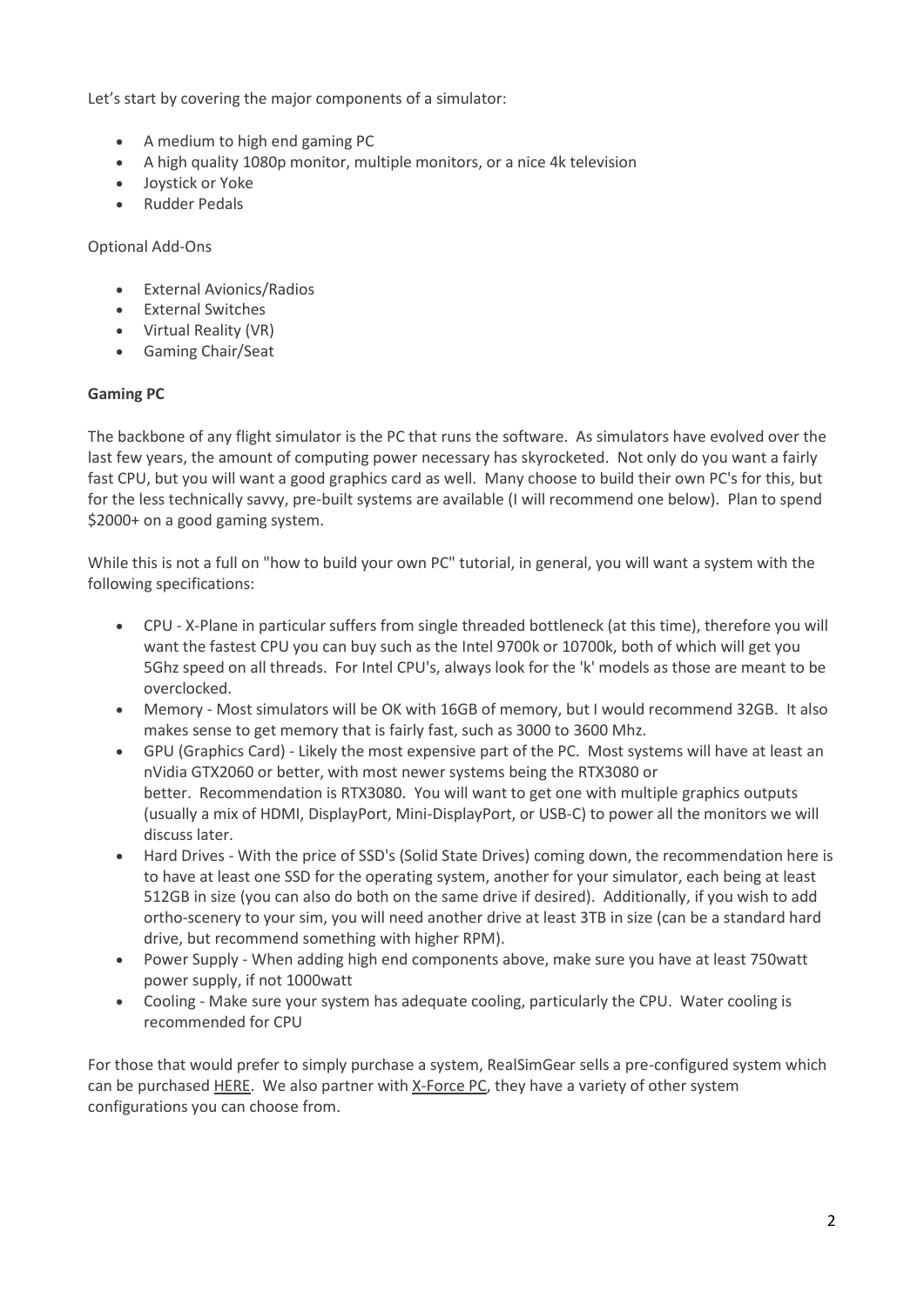## **Screens**

Once you have your gaming machine, the next thing you will need is a screen of some sort. There are a couple of ways to approach this:

**4K Televison** - Many customers have started using 43" - 55" (or larger) 4K televisions. These provide a superior amount of screen space, at 4K resolution, for 1/3 the price of an ultra-wide monitor (mentioned below). You do sacrifice refresh rates as most will only do 60Hz as compared to 120 or 144Hz on the gaming monitors, but for a simulator 60 is more than adequate. [THIS](https://www.amazon.com/Samsung-Electronics-Smart-LED-UN50NU6900FXZA/dp/B07F26ZBWT) is one I personally use. Of note, you can also use 3x of these to get 180 degrees of vision.



**Single standard screen** - If you simply want visuals out the front, and are happy with a FOV (Field of View) of less than 90 degrees, get a good 24" or 27" (or larger) computer monitor. You will want to make sure it supports at least 1920 x 1080 resolution and it's recommenced to have a fairly high refresh rate, 120Hz or better. One example I personally use, while not real high end, but works well is made by [Viotek.](https://amzn.to/2SbbKRr) You can certainly go higher end with Samsung or LG or [HP](https://store.hp.com/us/en/cv/accessories-filters?cat=xm5DJ) or ...., but not sure you really get much more for the money.



**3 Screen** - If you are looking for more FOV and want to have some side views, most go with a triple screen build. Simply take the screens listed above and buy 3 of them. For this, you probably want the 27", simply to cover the appropriate amount of real estate. Be advised, getting the triple screen setup to work properly can be an exercise, but plenty of YouTube videos out there to assist. Also, with this layout, you may want to consider a 3-monitor stand such as one of [THESE.](https://www.amazon.com/s?k=3+monitor+arm&i=electronics)

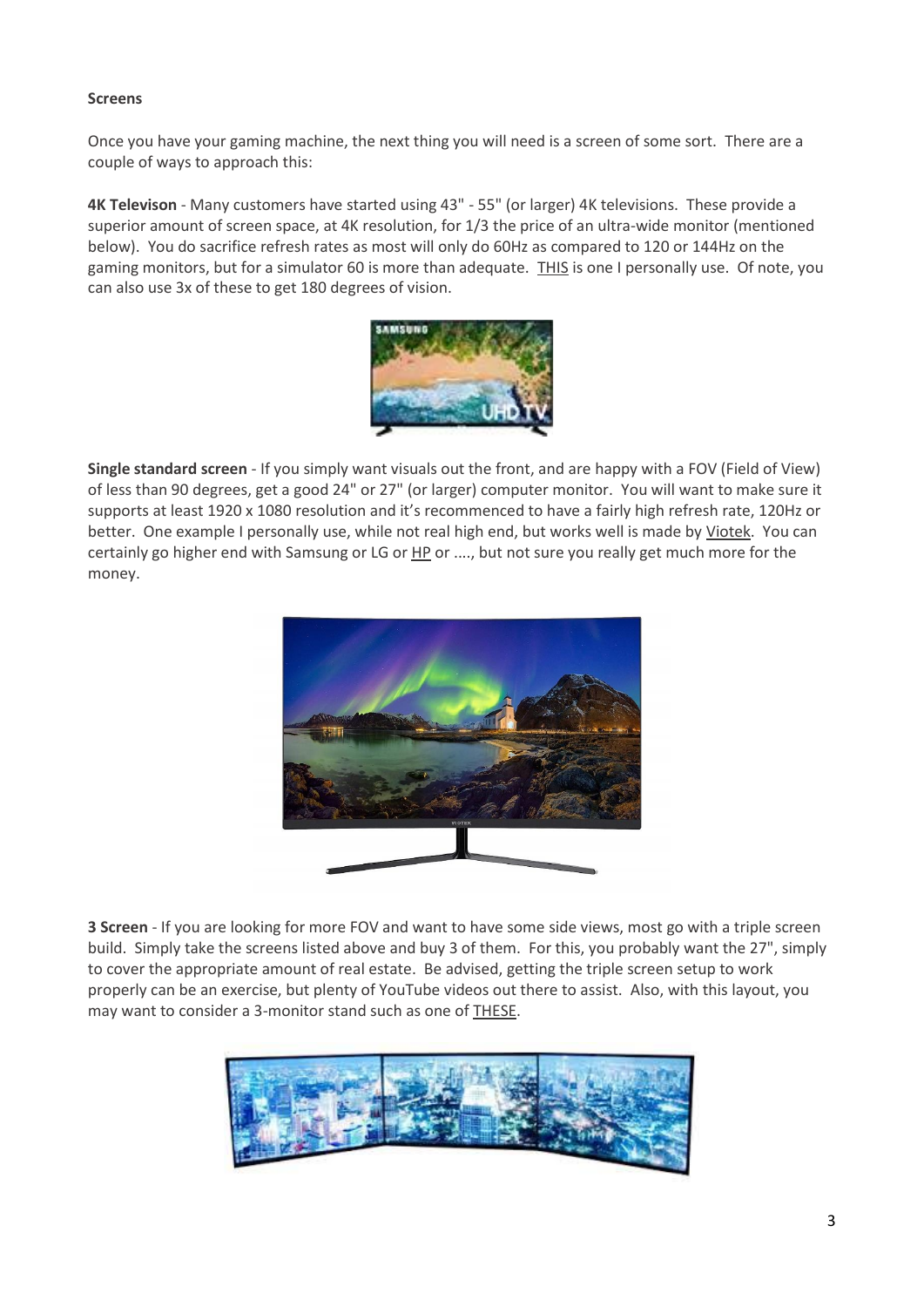**Single screen ultra-wide** - A new player on the high-end monitor field is th[e Samsung 49" ultra-wide!](https://amzn.to/2UfiRei) At around \$900, it's not cheap, but does provide unparalleled FOV out the front (albeit not much to the sides without starting to look strange).



# **Projectors**

It's also possible to use one or more projectors for those really serious, I personally do not have experience here, but did want to mention it as an option

## **Joystick or Yoke, Throttle, and Pedals**

Now that you have your base system, PC and monitor, the next thing you will want, is some way to actually control your simulated aircraft! Whether you choose a Joystick or Yoke, is likely personal preference and/or desire to match a real-world aircraft.

**Joystick** - If you primarily fly aircraft with a side-stick (such as the Cirrus SR20/22, Airbus liners, or any other with a stick) a couple of options are:

• Lower end - The [Thrustmaster](https://amzn.to/2GMvsh3) is what I use. It provides all the basic inputs needed, at a low cost. It also has bundles that include [a side throttle,](https://amzn.to/2OmvvVc) and another that includes both the side throttle and [pedals.](https://amzn.to/2GKoaKG)

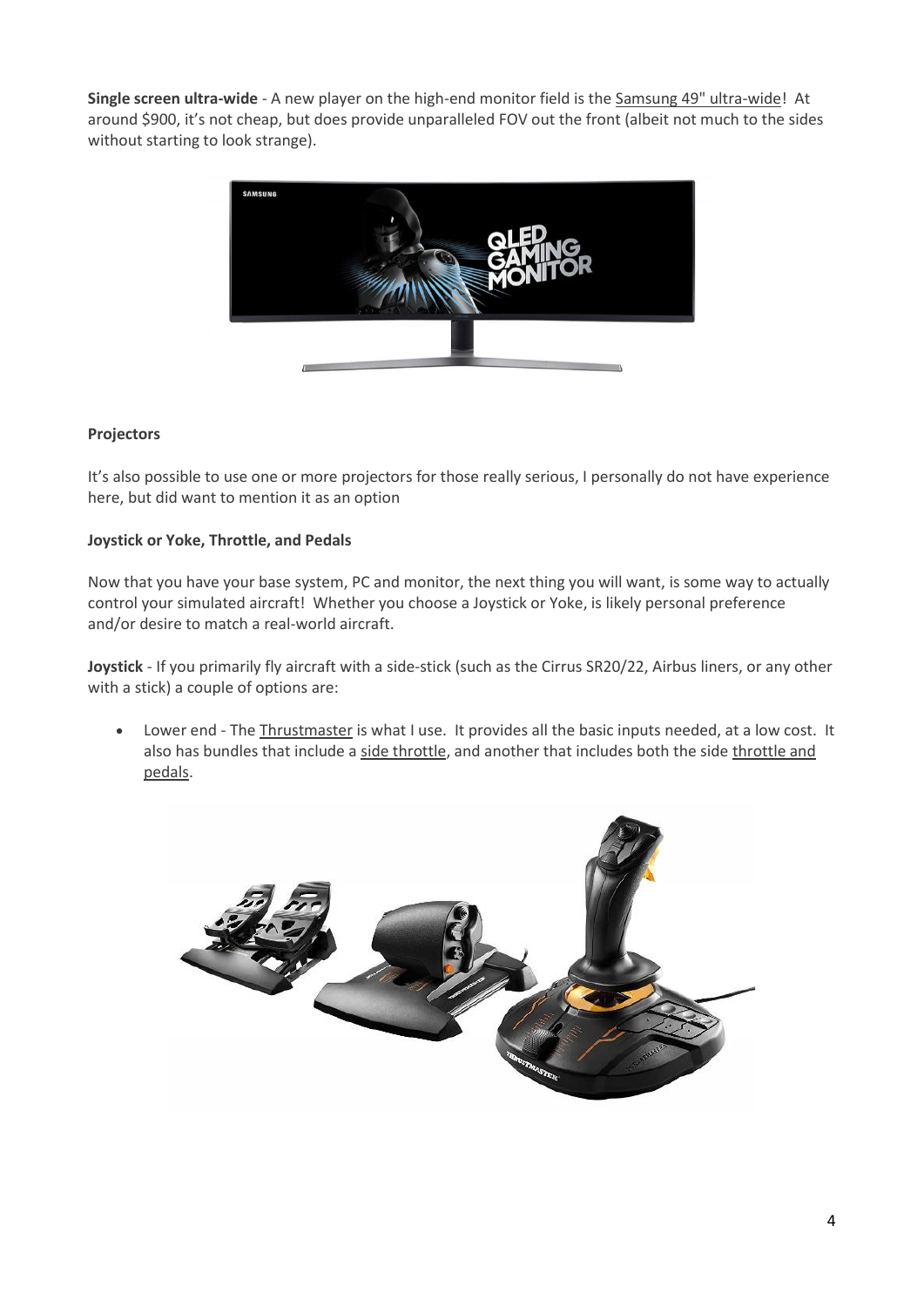• Higher end - While I have not used it, a lot of folks swear by the [HOTAS.](https://amzn.to/2GOuNf4) It's solid and dependable. You would need to purchase pedals separately.



Yoke - If your primary aircraft use a standard yoke, there are a couple of options I can recommend (and make sure whichever you choose, you get the throttle quadrant that matches the type of aircraft you fly):

• Lower end - [CH Products](https://amzn.to/2OmaklM) makes a decent one, [Saitek \(Logitech\)](https://amzn.to/37OhdnM) another, and the newest player is [Honeycomb.](https://flyhoneycomb.com/alpha-flight-control/) I personally have the Saitek package, Yoke, Throttle and Pedals, it has worked well for me for a number of years.

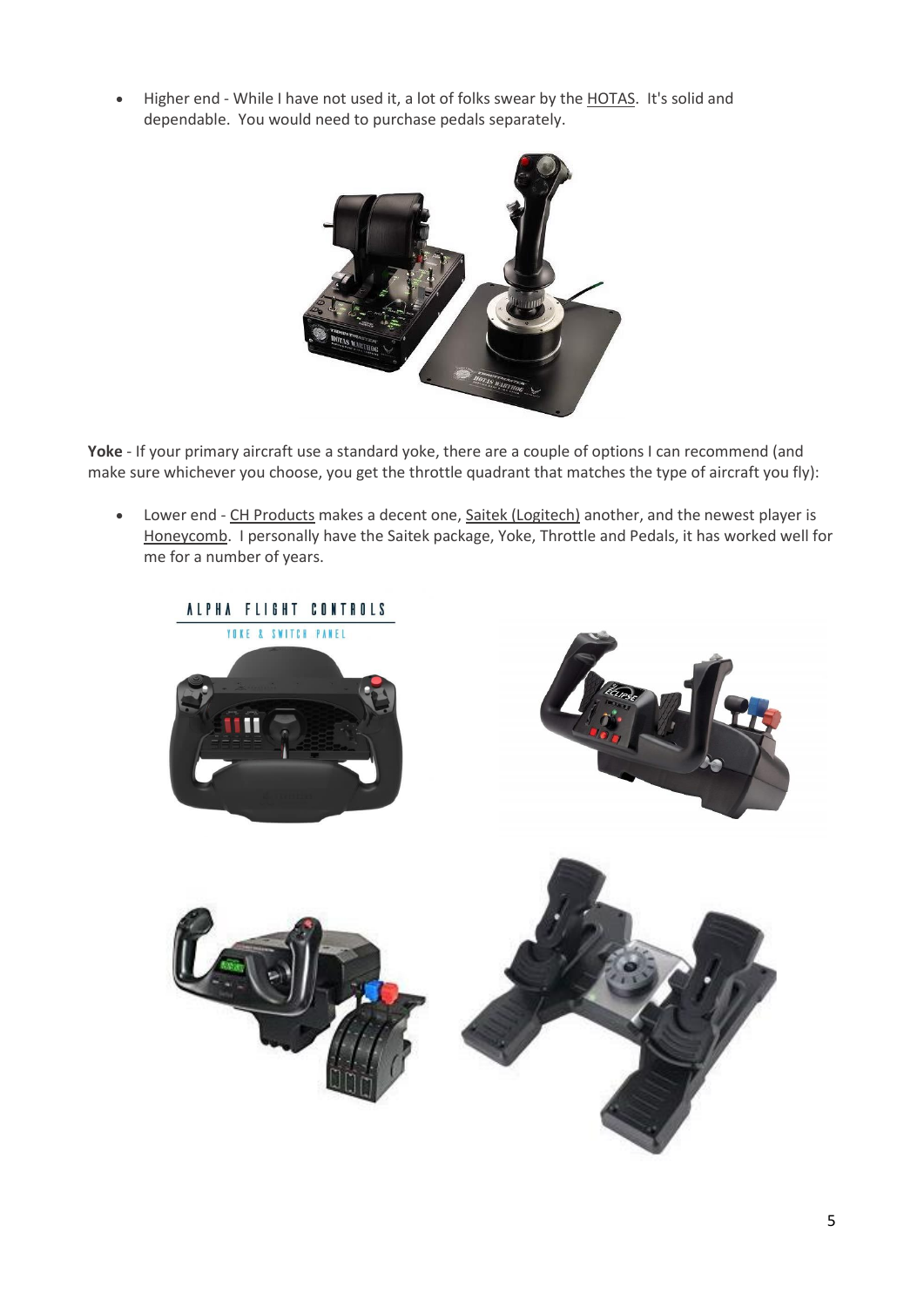• Higher end - While I have used the Saitek for a while, I am moving to a higher end yoke. The go-to recommendation is the [Yoko Plus](https://www.virtual-fly.com/shop/controls/flight-sim-yoke-yoko-the-yoke-plus?gclid=EAIaIQobChMI2Yjoo6TT4QIVnIKzCh39DwYtEAAYASABEgL1GfD_BwE) (their newest),



• Ultra high end - If you have money to burn, and want the best quality possible, check out the [Precision Flight o](https://flypfc.com/product-category/yokes/)r [Brunner](https://www.brunner-innovation.swiss/product/cls-b-ng-yoke/) yokes. Each will set you back almost \$2000 (and that's without a throttle or pedals).



**Pedals** - While not strictly necessary, having pedals increases the immersion as that is how one typically steers the aircraft on the ground, controls the rudder on takeoff/landing/in-flight, and provides for differential and progressive braking. If you choose the Saitek or CH Products above, I recommend simply getting their pedals. If you are getting the Yoko, PFC, or Brunner, (or just want to upgrade from standard Saitek), then the [MFC Crosswinds](https://mfg.simundza.com/products) are the way to go.

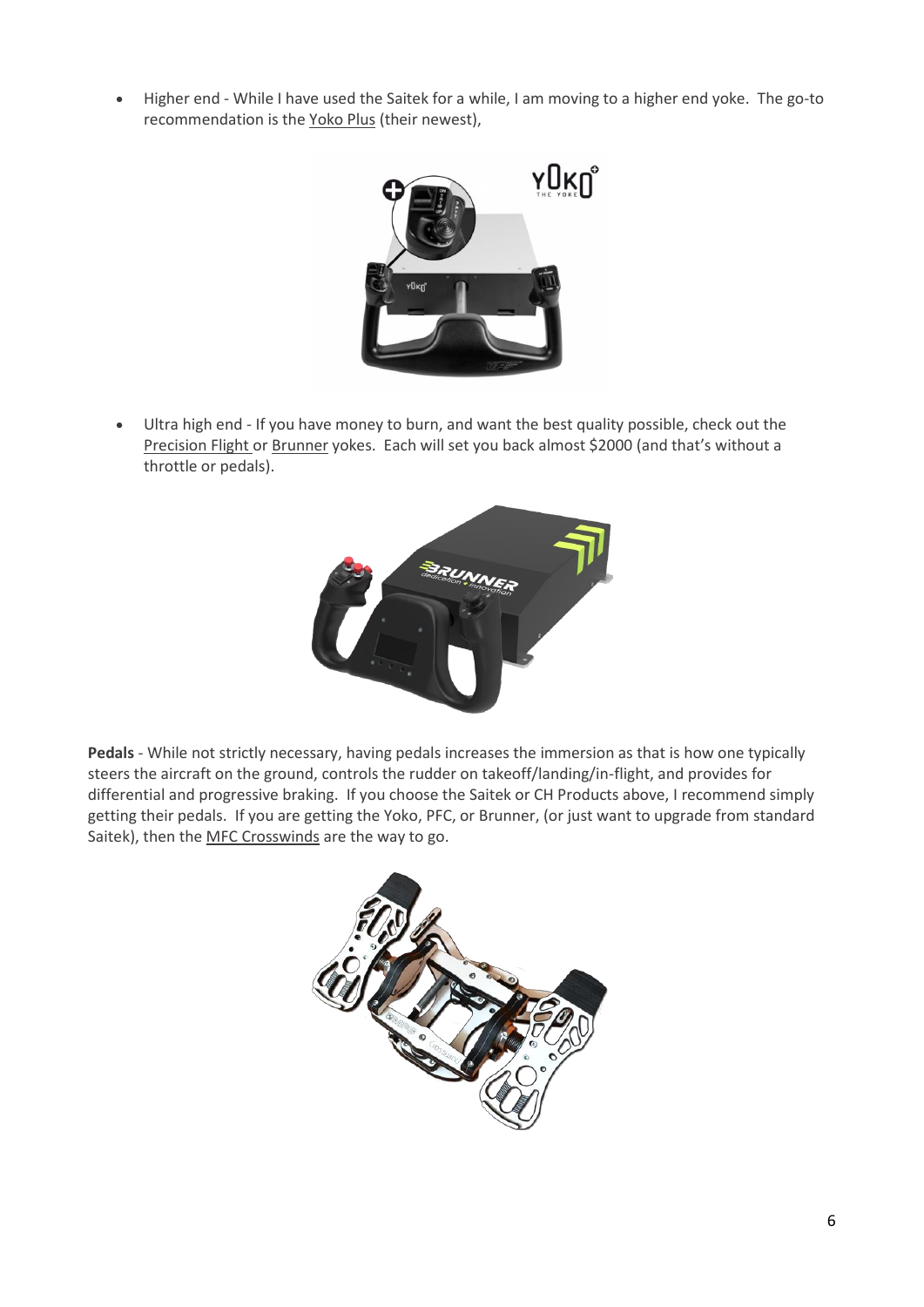# **Simulator Software**

The next obvious piece you will need is to choose a simulator platform to use. There are two predominant packages out there, [Prepar3d \(P3D\)](https://www.prepar3d.com/) an[d X-Plane](https://www.x-plane.com/) that are used for general aviation and airliner simulation. There is a 3rd, and newer software, [DCS,](https://www.digitalcombatsimulator.com/en/) that is more focused on military aircraft. There are certainly pro's and con's to each software, which could be debated at length, I will leave it to you as user to research and choose one that you feel best meets your needs (disclaimer I have both P3D and X-Plane, and prefer X-Plane).

Once you have made it here, you will have a fully functional simulator system that can be used to simulate all sorts of aircraft, scenarios, weather, etc. Now comes the fun part, Add-ons! One does not need Addons, but they can greatly enhance your flight simulator experience.

# **Hardware Add-Ons**

If you generally fly aircraft that have [a G1000](https://realsimgear.com/collections/all/products/realsimgear-g1000-suite-for-x-plane-p3d-and-fsx) suite, we have a replica G1000 hardware product. If you fly aircraft that have steam gauges but with a [GNS430,](https://realsimgear.com/collections/all/products/realsimgear-gns430-bezel-for-x-plane-realistic-gps-for-your-sim) [GNS530,](https://realsimgear.com/collections/all/products/realsimgear-garmin-gns530-replica-bezel-for-x-plane) [GTN650,](https://realsimgear.com/collections/all/products/realsimgear-gtn650-bezel-for-x-plane-p3d-and-fsx-steam) o[r GTN750,](https://realsimgear.com/collections/all/products/realsimgear-gtn750-bezel-for-x-plane-and-p3d) we have those hardware interfaces as well. If you want something that closely resembles a Cirrus Perspective, TBM900, or Epic E1000, we have a full [G1000/GCU/GFC/GMA](https://realsimgear.com/collections/all/products/g1000-cirrus-perspective-console-coming-soon) package. Finally, if you want a TBM900 add-on, there is a nice switch panel b[y M9 Aviation](https://m9aviation.com/tbm-switch-panel) that pairs well with the G1000 package above. We also have a complete [TBM900 package](https://realsimgear.com/collections/complete-setups/products/realsimgear-tbm-package) that bundles these items together.





There are also other products out there as well such as [Saitek switch panels](https://amzn.to/2UjelLK) and [radio panels](https://amzn.to/3baWGft) that can complete your physical cockpit.



If you want to mount everything into an actual panel replica, you can get a tabletop avionics panel from [Stay Level Avionix,](https://staylevelavionix.com/) [Flight Velocity](https://flightvelocity.com/) o[r VolairSim.](http://www.volairsim.com/)